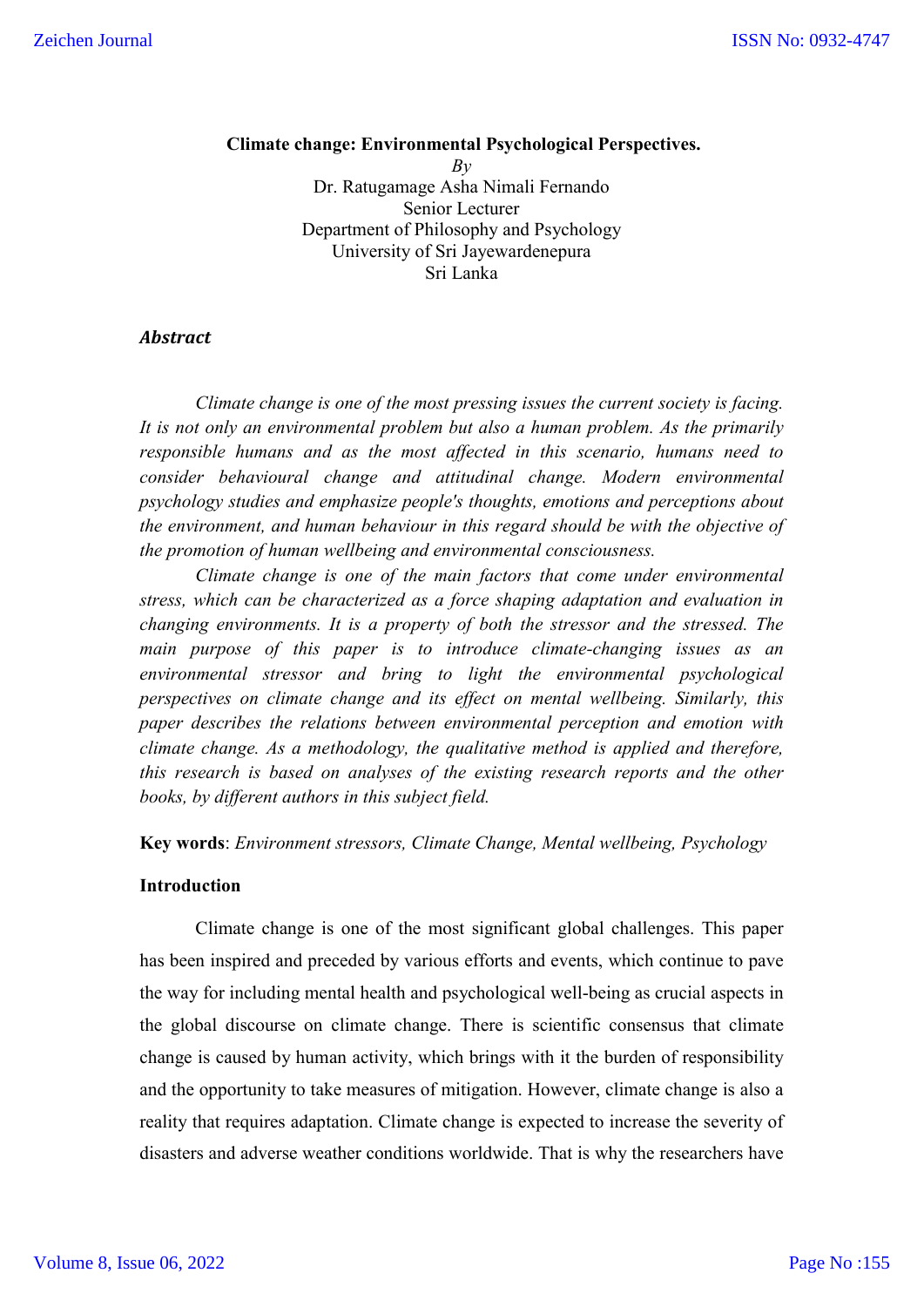started to investigate the impact of climate change on issues such as health, security, conflict, and human development. However, the potential contributions from the field of psychology are often missing from the discussion about climate change, and the possible impact on mental health and psychological well-being are rarely discussed.

#### **Need for the identification of Environmental Stressors**

The physical environment affects people in many ways; how they feel, what they think and how they act. When the demands of the physical environment outweigh an individual's ability to deal with those demands, stress occurs. Environmental stress refers to a negative subjective phycological response to an environmental stimulus. It is important to note that an environmental stimulus that is stressful for one person in a particular situation may not be stressful for another or the same person in a different situation. As such, environmental stress is an interaction between an individual and an external stimulus. Environmental factors exist as complex regimes of intensities of exposure, which vary on a continuous scale as well as over space and time and interact with each other. Environmental stressors also affect ecosystems at the larger scale of populations, communities and eco-space.

The study of environmental stressors began with research into environmental factors, such as the pioneering work of Justus von Liebig noted in the introduction section that a stressor is an environmental factor that is available in too limited an amount to satisfy the biological demand, or that occurs in such a great exposure that toxicity or kind of damage is caused. Among the earliest researchers of environmental stressors were the plant physiologists who were interested in regimes of environmental conditions, and nutrients and toxicologists who studies the poisonous effects of industrial chemicals released into the environment, including gas such as sulphur dioxide and ozone as well as metals and pesticides.

A stressor that affects organizes and ecosystem is associated with various kinds of environmental factors, such as regimes of temperature, moisture, nutrients, or space, that are insufficient to allow for growth rates as high as genetically possible, as well as difficulties associated with too intense an exposure to those same factors and constraints associated with biological interaction such as competition, disease, and predation. Short-lived events of disturbance may be caused by windstorms or a clear cut of a stand of forest.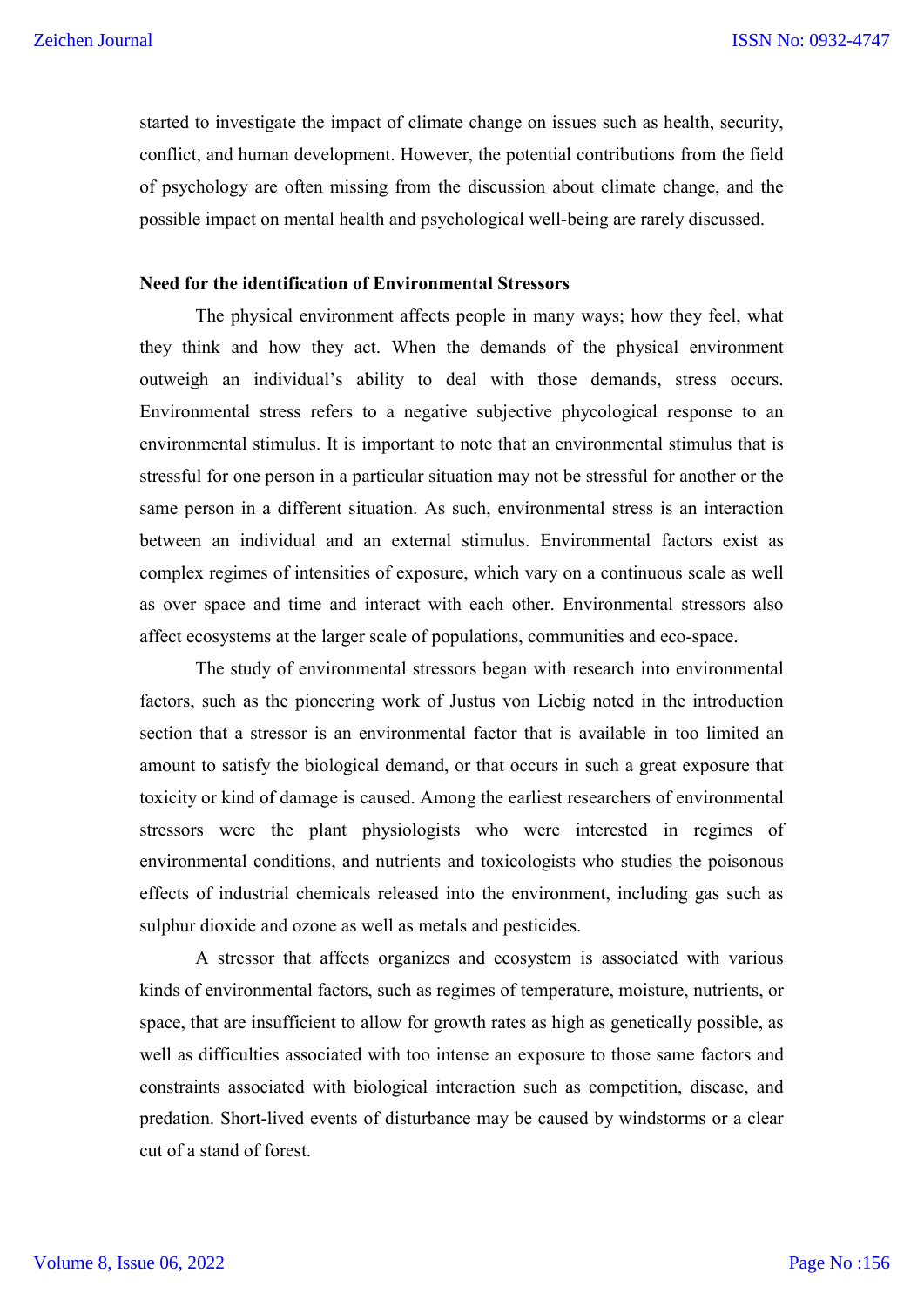## **What is Climate Change?**

Projected manifestations of climate change include wide-ranging changes in weather patterns, higher temperatures, rising ocean levels, shifts in climatic zones and ecosystems, increased pollution, and more weather fluctuations (IPCC, 2007a). The Intergovernmental Panel on Climate Change (IPCC) has defined climate change as "any change in climate over time whether due to natural variability or as a result of human activity. (IPCC, 2007a). Climate change is the result of rising greenhouse gas emissions, which are a result of increasing industrialization. The main greenhouse gas is CO2, followed by methane, nitrous oxide, aerosols, and others such as ozone-forming chemicals. Greenhouse gases can stay in the atmosphere for many years and trap solar radiation, which causes a warming of the earth's surface and the troposphere.

Global surface temperatures have already increased by  $0.74C<sup>o</sup>$  between 1906 and 2005, which is partially attributable to human activity. The IPCC predicts that temperatures will continue to increase by about  $0.74C<sup>o</sup>$  per decade, considering various emission scenarios. Even if the concentrations of all greenhouse gases had been kept constant at the year 2000 levels, further warming of about 0.1C0 per decade would be expected. Similarly, sea levels have already risen about 17cm (12-22cm). It increases the average ocean temperature and losses in ice sheets and decreases in glaciers and ice caps which are expected to continue, contributing to further sea-level rise. Rising temperatures can also affect storm severity. Particularly warm waters, from where they draw both energy and moisture, strengthen storms. It is also very likely that climate change will impact a wide range of plant and animal species. Changes in the timing of spring can affect plant growth, the life cycles of various animals, and migration patterns. Animals may migrate to different regions, which can have wide-ranging effects on other plant and animal species.

Climate change will affect both urban and rural areas, including increased heat stress, damaging infrastructure by storms and floods, increased demand for energy, and air pollution.

### **Psychology and Climate Change**

Psychology pays attention to climate change in social psychological perspectives, especially how to change the attitudes, while leading to more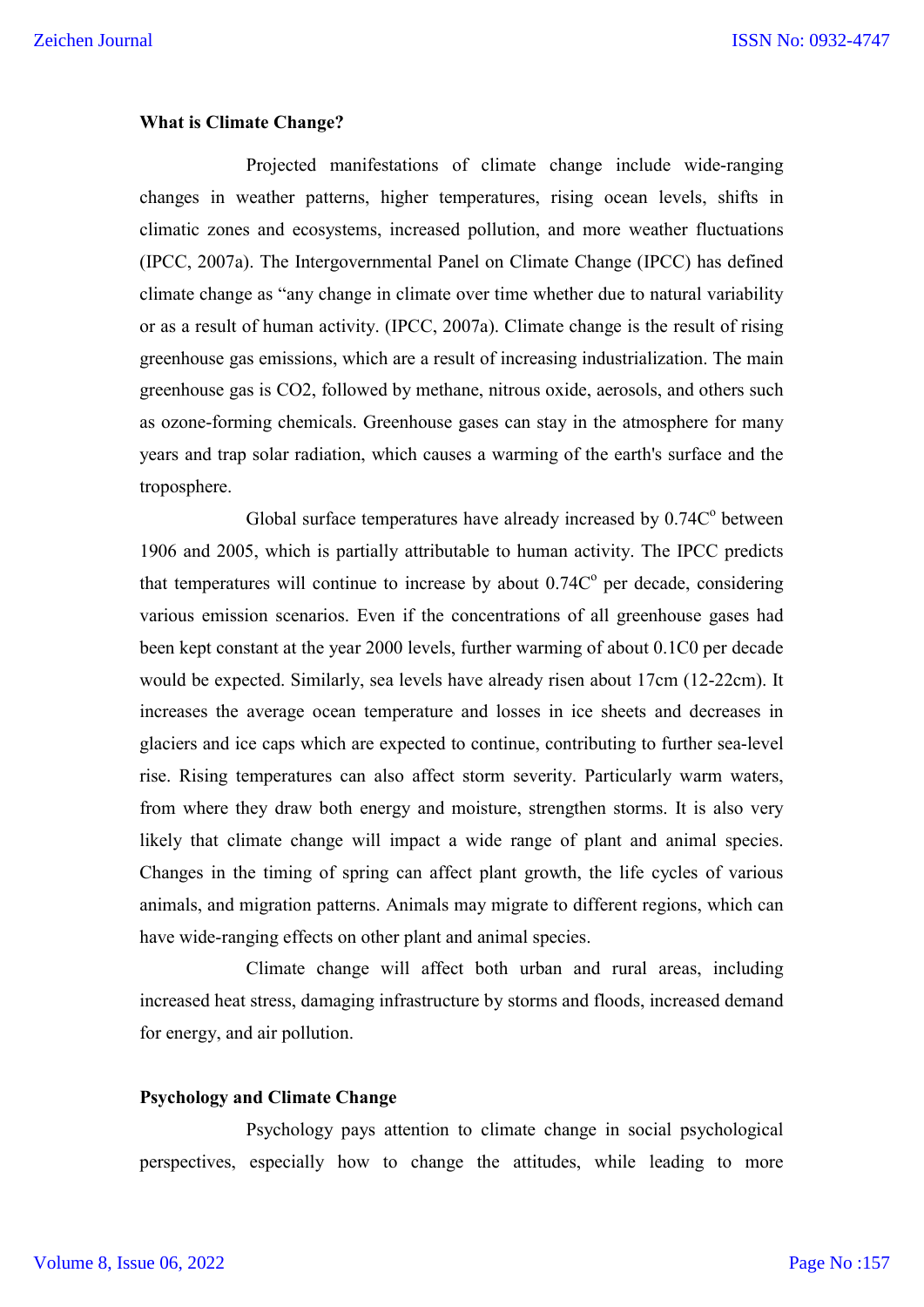environmentally friendly behaviour. This has led to highlight the contributions of psychological theories about risk perception, changing attitudes and behaviour, social marketing, and diffusion of information. Psychologists and mental health professionals have a window of opportunity to join the global dialogue about climate change and demonstrate that their profession can make tangible contributions to addressing this complex issue.

The threat of climate change has the potential to lead to significant anxiety and worry among the general population, which has been increasingly discussed among researchers. Climate change may also lead to more gradual effects on mental health and psychological well-being. Recently, the term "Solastalgia" has been coined to describe the psychological distress caused by climate-related environmental changes and degradation in rural Australia (Albrecht et al., 2007). Furthermore, it has been predicted that individuals, and especially children, may experience some anxiety over the ongoing threat of climate change. The word "ecoanxiety" has been used to refer to worry and anxiety over environmental problems including climate change.

Climate change may also lead to more gradual effects on mental health and psychosocial well-being, which have received little attention thus far but are likely to pose new challenges. Climate change also implicitly includes reference to the consequences of global weather patterns changes on the local and global environment and ecosystem, that is, climate change and its physical environmental impacts, which are the more noticeable changes taking place in our environments. Nevertheless, there is another 'environment', the human psychological, social, societal, and cultural environment, where important and dramatic changes and impacts relating to climate changes and consequent biophysical environmental changes are taking place.

Psychological research reveals the relation between environmental risks and climate change. This includes environmental perception and evaluation; decision making under stress; risk communication, perception, and appraisal; threat appraisal and response in the context of stress and coping; environmental stress; and environmental and social psychological research findings emphasize that one's psychological response to an appraisal of potential risk or harm to the environment. Psychology-based research on the environment particularly in the context of environmental risks and climate change has accepted that there are two paths involved in this regard, i.e., risk perception and response, or sense-making in the face of threat.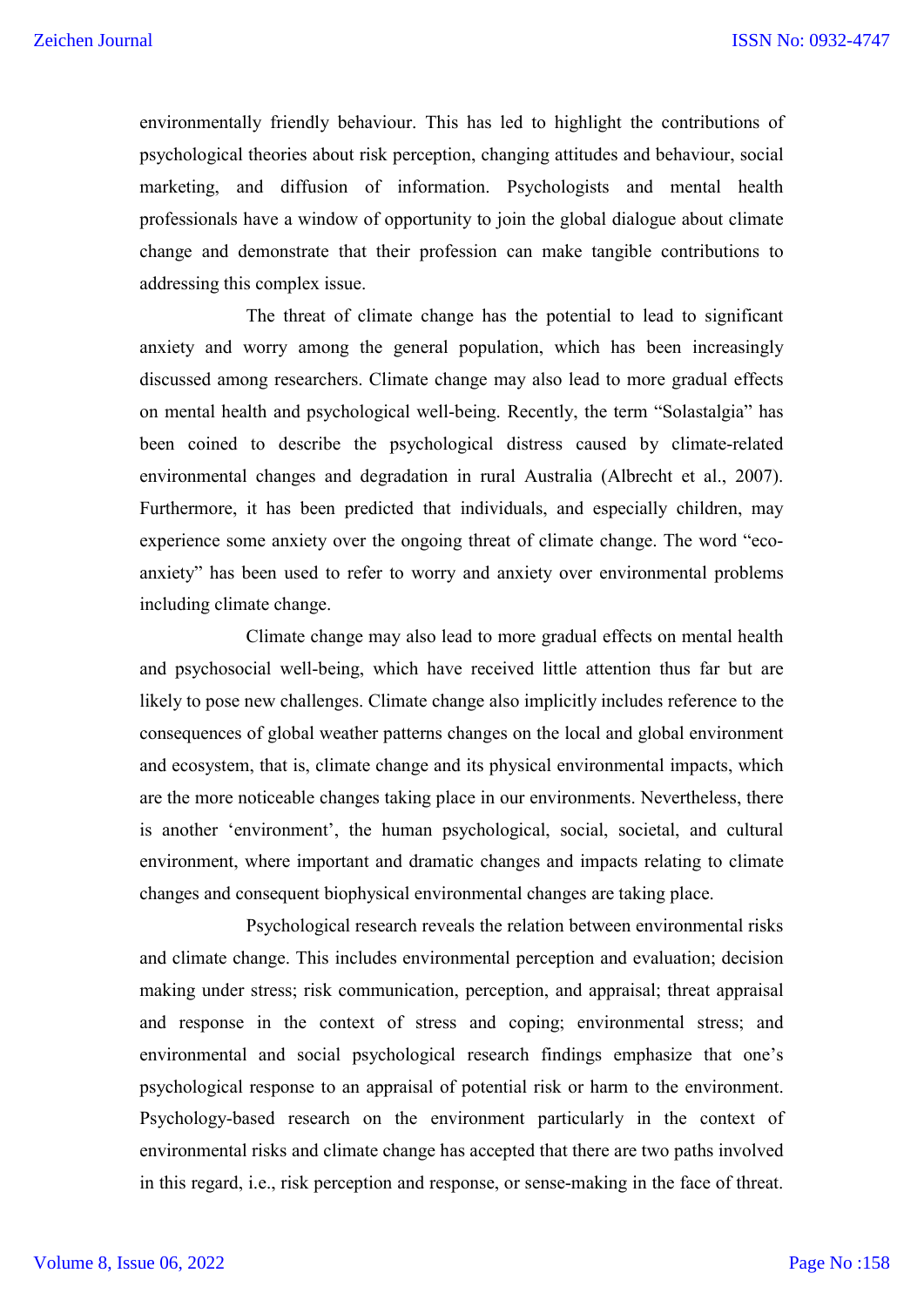These two paths are the cognitive-based risks and analysis and the other emotionbased paths. Here we will consider risk as a feeling as well as rationality about the environmental risk.

Climate change has the potential to lead to adverse mental health outcomes through several pathways. First, there is an established body of literature outlining the adverse mental health impacts of natural disasters (such as floods, cyclone events, droughts, and fires) and the factors that can modify the risk of poor mental health. "Mental health outcomes in the event of such disasters […] the threat of climate change and its consequences may have wider psychological and social effects on communities through the impact on perceptions of safety, security, and fears regarding the future. The methods and tenor of communication regarding the actual or potential health and social risks associated with climate change will be important determinants of community emotional and behavioural responses. (NCCARF 2009) Psychological responses to the problem of climate change are posing particular challenges for psychological understandings of fear, anxiety, and worry.

### **Nature of Psychoterratic and Somaterratic Syndromes**

Humans are extremely versatile and adaptive animals. They have colonized virtually all parts of the planet and have successfully inhabited all types of climates and topographies including the Arctic, deserts, and tropical rainforests. However, climate change will affect a man and his mental well-being in two ways; psychoterratic and somaterratic syndromes. Psychoterratic or earth-related mental health syndrome is the effect of changing environment on human life. Exposure of the body to extreme heat or toxic chemicals released into the biophysical environment is identified as a somaterratic bodily burden illness. People are aware of the fact that potentially serious implications of climate change are also likely to make them anxious about the possible harm that might fall on their children in the future and further, the fate of all generations. Therefore, more research study on the interaction of the somaterratic and psychoterratic syndromes are needed.

The somaterratic (body-earth) syndrome concerns heat stress, environmental cancers, and endocrine disruptors as well the seasonal affective disorder. The study field of psychoterratic syndrome (Psych-Earth) will be about the nature of Eco-anxiety, Eco-paralysis, Solastalgia, Eco-nostaligia. Psychoterratic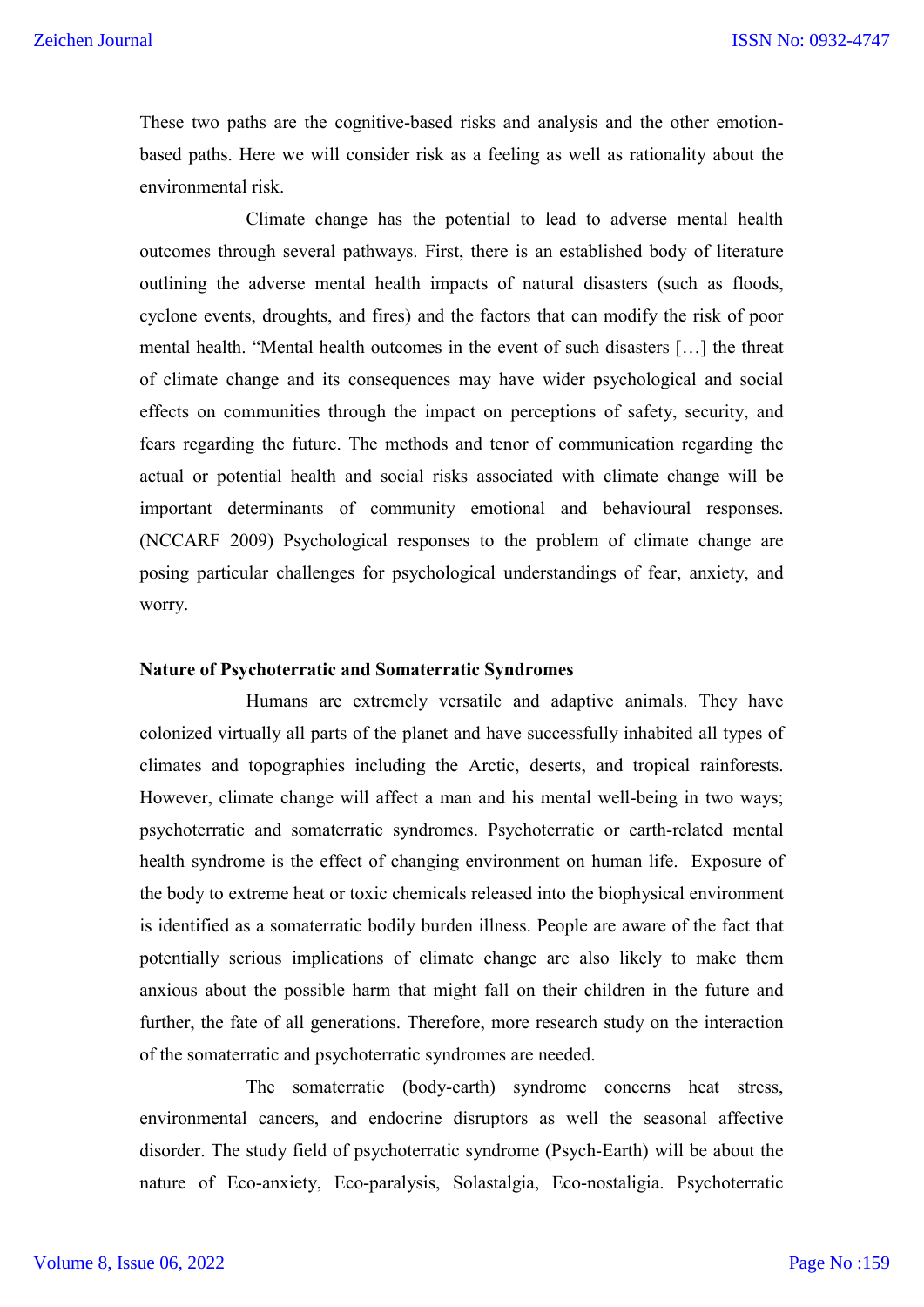conditions are likely to become more significant components of the causes of mental health problems as climate change impacts more severely on the home environments of vulnerable people. Environmental psychologists reveal that unfortunately, psychoterratic syndromes are likely to become more common in the future.

Eco-anxiety is caused by a dread of environmental perils, especially climate change, and a feeling of helplessness over the potential consequences for those living now and even more so for those later generations. Eco-anxiety refers to a fear of environmental damage or ecological disaster. This sense of anxiety is largely based on the current and predicted future state of the environment and human-induced climate change. Eco-anxiety is not the same as a clinical anxiety disorder, though physicians say fears about the climate can worsen or trigger pre-existing mental health problems. In fact, for most people, eco-anxiety is a healthy response to the climate crisis.

Eco-paralysis is the inability to meaningfully respond to the climate and ecological challenges that we face not always as an inner feeling of anxiety, fear or powerlessness manifest as a lack of action or a paralysis (Lertzman, 2008, p.17). The concept of solastalgia has its origins in the concepts of 'solace' and 'desolation'; solace is derived from Solari and solarium, with meanings connected to the alleviation of distress or the provision of comfort or consolation in the face of distressing events. Desolation has its origins in solus and desolate with meanings connected to abandonment and loneliness. The meaning of 'algia' is pain or suffering or sickness. Behind the concept of solastalgia is that people believe the earth is their home and that witnessing events destroying the endemic place, identity (cultural and biological diversity) at any place on earth is personally distressing to them.

In this manner, the environment directly influences the mental health of all living creatures in this universe including the earth. Man and his emotional connection with nature are something we have to pay attention to. In this sense, Climate change has generated a considerable social debate involving cultural practices and contests, social beliefs, cognitive representation, and emotional reactions that need to be studied to adapt individual and collective practices that reduce  $CO<sub>2</sub>$  emissions and enhance adaptation to new climate conditions. In this aspect, emotions are the starting point of human actions; they influence thinking and learning at the individual or collective levels, and drive people to anticipate or avoid actions that lead to anti-social behaviour. Emotions are also decisive drivers in the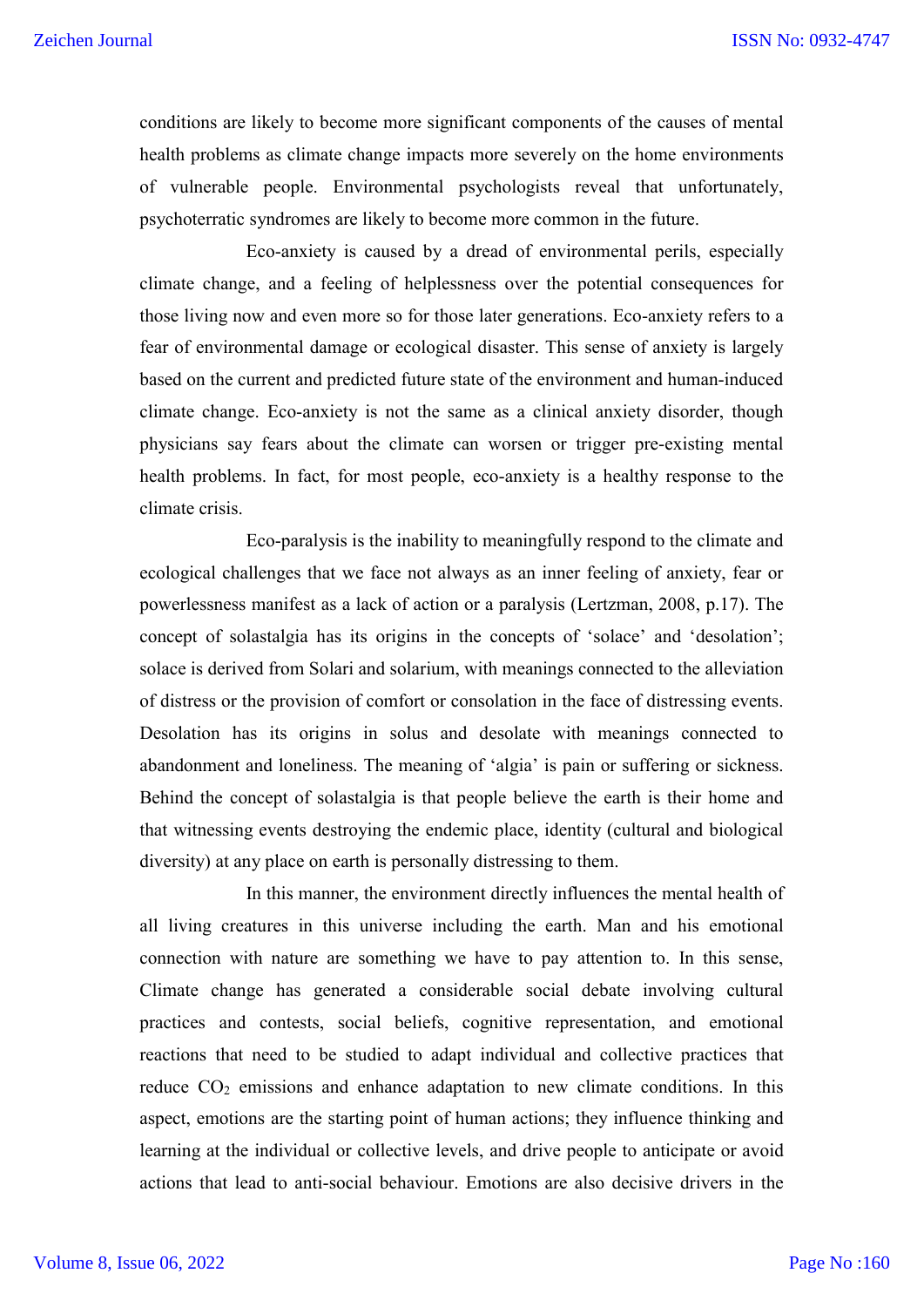cognitive decision-making process and action performance (Lewis, 2005). In the climate context, it is claimed that, beyond perception, understanding emotional reactions are pivotal in enhancing human practices and actions that are relevant to adaptation and mitigation responses to climate change; unattended feelings can be maladaptive and misleading, e.g., a hopeless fear may drive to numbness and inaction instead of promoting good practices. The analysis of emotional reactions induced by the cognitive appraisal of climate is, therefore, relevant for predicting the behavioural changes required in addressing climate change, as man and his emotions are attached to the environment. Place attachment, sense of places, and the concept of emotional geographies all provide a theoretical understanding of the way that people and communities develop emotional ties to their local environment. Place attachment is the interplay of effect and emotions, knowledge and beliefs, and behaviours and actions about the place.

Man, and his attachment to the environment and places are essential to man's life. Because his feelings are linked with a specific environment. In this manner, we can define place attachment as a positive emotional bond between individuals and groups and their environment. Nevertheless, climate change affects some lives so badly that it separates his life and the environment, leading to an imbalance in mental health.

#### **Conclusion**

Societies around the world are under pressure due to the interacting forces of global and local environmental change. Climate change is already affecting ecosystems across the world, with consequences for biodiversity and the functioning of ecosystems and people who depend on them. While climate change and other aspects of environmental change are pervasive and affect societies in different ways in many different contexts, the impacts are often multiplied in not only urban areas but also in non-urban areas. Therefore, innovative approaches to overcome these challenges should be given priority. In this context, nature-based solutions are a must. The nature-based solutions can address the urban changes by exploring nature's features. The concept of nature-based solutions is currently used to reframe climate change mitigation and adaptation strategies, and to address biodiversity conservation.

It is evident that the environmental changes and urbanization led people to emotionally disconnect from other people, and communities. Hence, new interventions that connect people with the broader environment such as improving